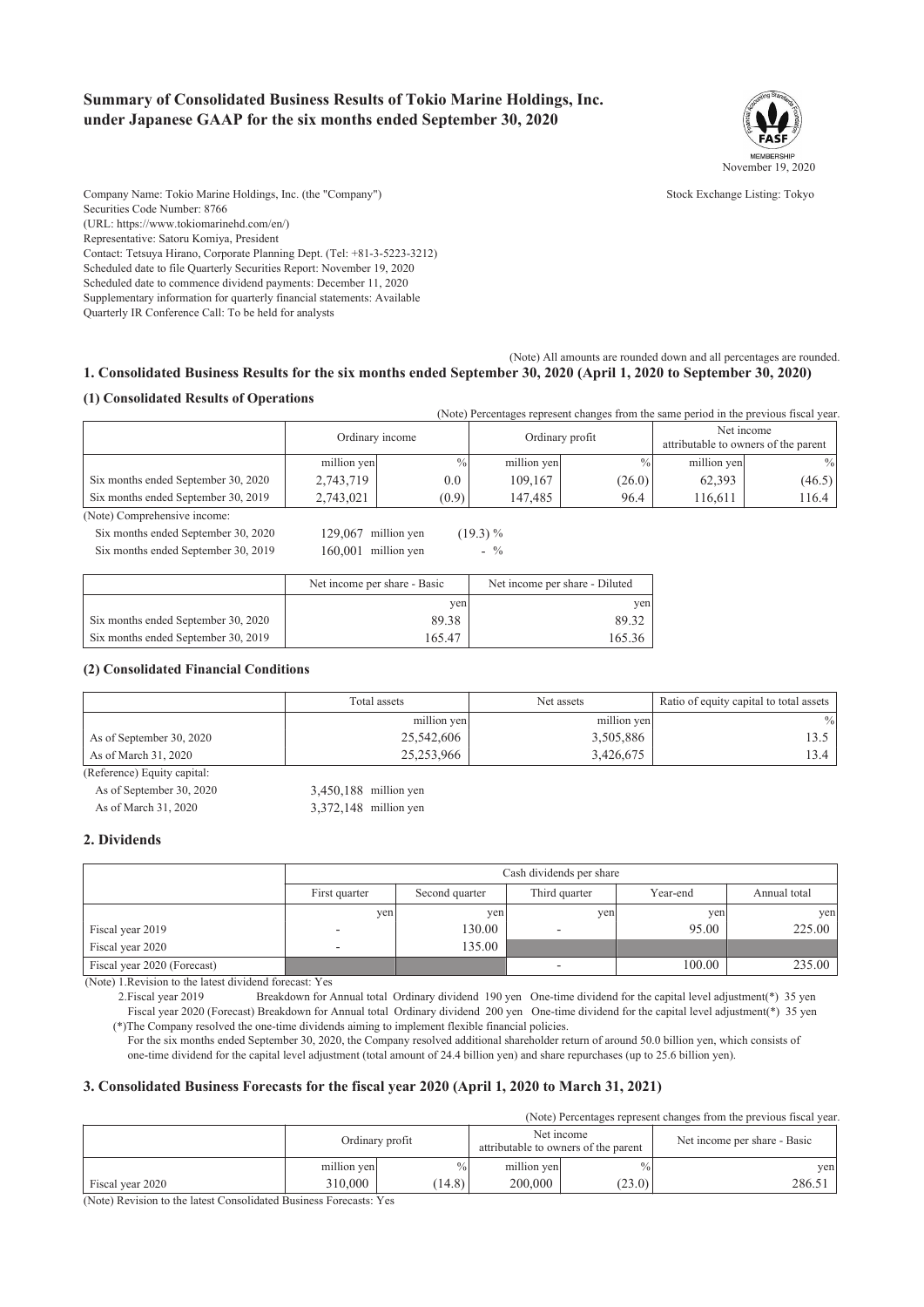#### **\* Notes**

- (1) Changes in significant subsidiaries during the six months ended September 30, 2020
- (Changes in specified subsidiaries that resulted in a change in the scope of consolidation): None
- (2) Changes in accounting policies, changes in accounting estimates, and retrospective restatements
- (a) Changes in accounting policies to reflect amendments of accounting standards: None
- (b) Changes in accounting policies other than (a): None
- (c) Changes in accounting estimates: None (d) Retrospective restatements: None

| (3) Number of shares issued (common stock)<br>(a) Total number of shares issued including treasury stock |                    |
|----------------------------------------------------------------------------------------------------------|--------------------|
| As of September 30, 2020                                                                                 | 702,000,000 shares |
| As of March 31, 2020                                                                                     | 702,000,000 shares |
| (b) Number of treasury stock held                                                                        |                    |
| As of September 30, 2020                                                                                 | 3,942,673 shares   |
| As of March 31, 2020                                                                                     | 4,129,635 shares   |
| (c) Average number of shares outstanding                                                                 |                    |
| During the six months ended September 30, 2020                                                           | 698,047,999 shares |
| During the six months ended September 30, 2019                                                           | 704,686,660 shares |

#### **\*"Summary of Consolidated Business Results" is outside the scope of interim external audit.**

#### **\*Notes concerning the business forecasts and other items**

1. Business forecasts are prepared based on business results for previous years, information available to the Company as of the release date of this document and certain assumptions. Actual results may significantly differ depending on various factors.

2. The Company prepared its consolidated interim financial statements for the six months ended September 30, 2020 since it is a "specific business company" defined in Article 17-15, paragraph 2 of the Cabinet Office Ordinance on Disclosure of Company Information.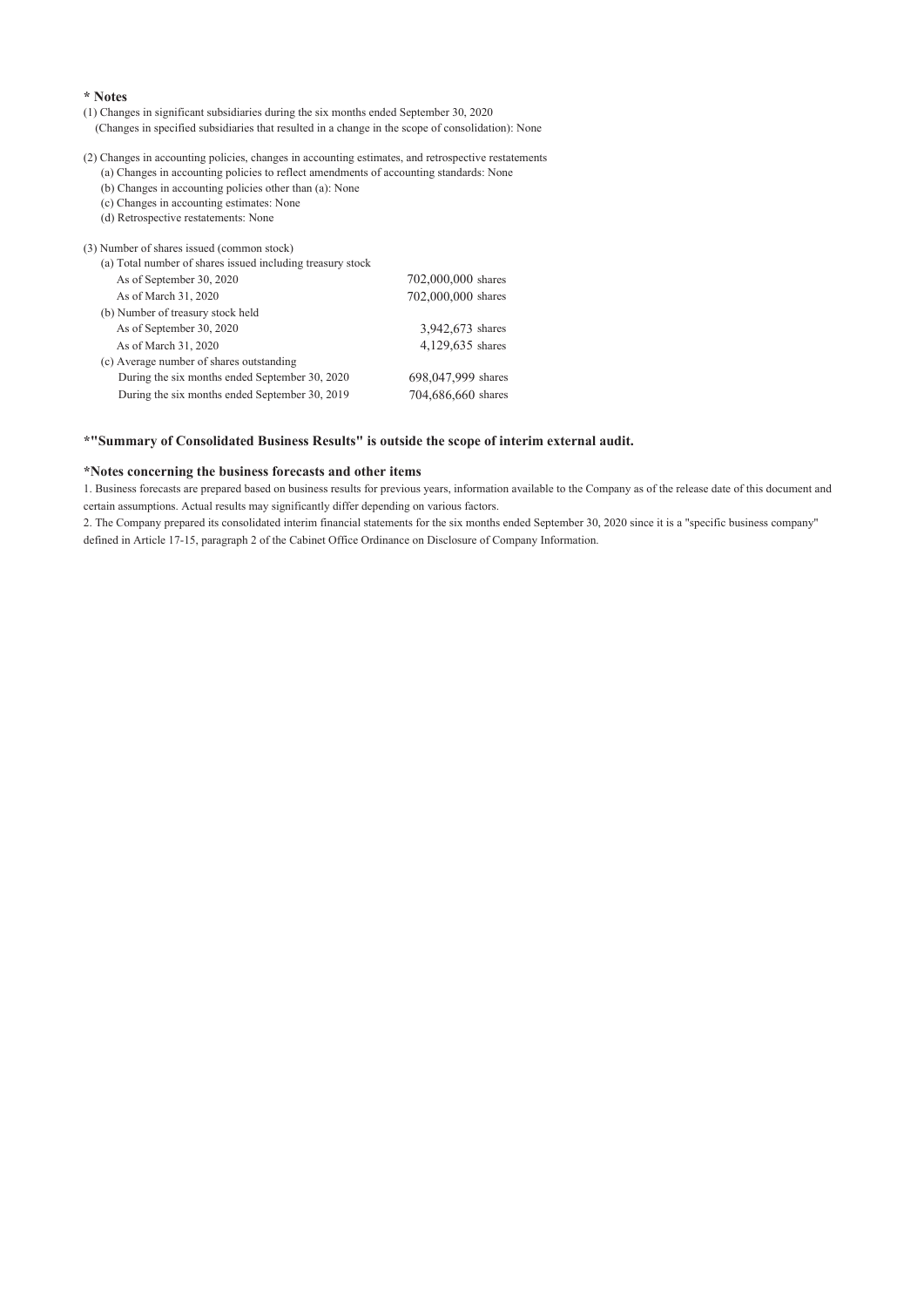### **Contents of Appendix**

| $\overline{2}$ |
|----------------|
| $\overline{2}$ |
|                |
|                |
| $\overline{7}$ |
|                |
| $\overline{7}$ |
| $\overline{7}$ |
| 8 <sup>8</sup> |
| 9              |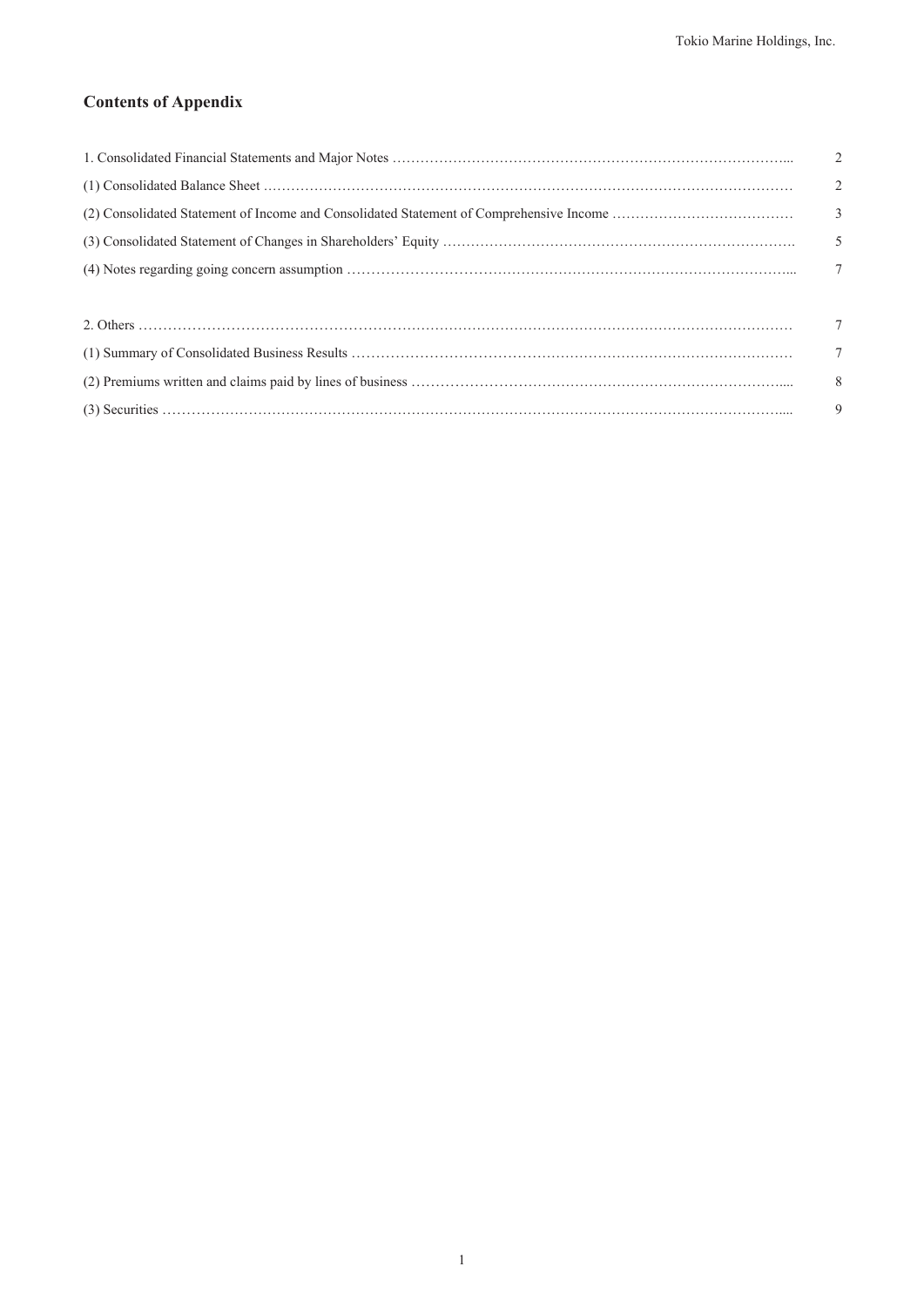# **1. Consolidated Financial Statements and Major Notes**

# **(1) Consolidated Balance Sheet**

|                                                            |                      | (Yen in millions)        |
|------------------------------------------------------------|----------------------|--------------------------|
|                                                            | As of March 31, 2020 | As of September 30, 2020 |
| <b>Assets</b>                                              |                      |                          |
| Cash and bank deposits                                     | 820,873              | 951,250                  |
| Receivables under resale agreements                        | 999                  | 15,999                   |
| Receivables under securities borrowing transactions        | 4,612                | 496                      |
| Monetary receivables bought                                | 1,363,752            | 1,480,185                |
| Money trusts                                               | 2,103                | 2,305                    |
| Securities                                                 | 17,875,998           | 18,413,283               |
| Loans                                                      | 1,524,100            | 1,566,181                |
| Tangible fixed assets                                      | 315,216              | 309,550                  |
| Intangible fixed assets                                    | 1,101,306            | 1,071,968                |
| Other assets                                               | 2,217,451            | 1,701,854                |
| Net defined benefit assets                                 | 2,710                | 2,063                    |
| Deferred tax assets                                        | 33,888               | 38,903                   |
| Customers' liabilities under acceptances and guarantees    | 2,114                | 1,997                    |
| Allowance for doubtful accounts                            | (11, 162)            | (13, 432)                |
| <b>Total assets</b>                                        | 25,253,966           | 25,542,606               |
| <b>Liabilities</b>                                         |                      |                          |
| Insurance liabilities                                      | 17,222,596           | 17,704,752               |
| Outstanding claims                                         | 2,995,636            | 3,117,507                |
| Underwriting reserves                                      | 14,226,960           | 14,587,245               |
| Corporate bonds                                            | 270,536              | 232,169                  |
| Other liabilities                                          | 3,628,726            | 3,410,241                |
| Payables under securities lending transactions             | 1,620,178            | 1,744,144                |
| Other liabilities                                          | 2,008,548            | 1,666,096                |
| Net defined benefit liabilities                            | 245,966              | 247,180                  |
| Provision for employees' bonus                             | 70,698               | 53,139                   |
| Reserves under special laws                                | 118,071              | 123,002                  |
| Reserve for price fluctuation                              | 118,071              | 123,002                  |
| Deferred tax liabilities                                   | 239,668              | 240,438                  |
| Negative goodwill                                          | 28,911               | 23,797                   |
| Acceptances and guarantees                                 | 2,114                | 1,997                    |
| <b>Total liabilities</b>                                   | 21,827,291           | 22,036,719               |
| <b>Net assets</b>                                          |                      |                          |
| Shareholders' equity                                       |                      |                          |
| Share capital                                              | 150,000              | 150,000                  |
| Retained earnings                                          | 1,800,292            | 1,808,239                |
| Treasury stock                                             | (23,210)             | (22, 155)                |
| Total shareholders' equity                                 | 1,927,082            | 1,936,083                |
| Accumulated other comprehensive income                     |                      |                          |
| Unrealized gains (losses) on available-for-sale securities | 1,435,437            | 1,573,986                |
| Deferred gains (losses) on hedge transactions              | 11,427               | 7,747                    |
| Foreign currency translation adjustments                   | 8,042                | (59,269)                 |
| Remeasurements of defined benefit plans                    | (9,840)              | (8,359)                  |
| Total accumulated other comprehensive income               | 1,445,066            | 1,514,104                |
| <b>Stock acquisition rights</b>                            | 2,545                | 2,096                    |
| Non-controlling interests                                  | 51,980               | 53,602                   |
| <b>Total net assets</b>                                    | 3,426,675            | 3,505,886                |
| <b>Total liabilities and net assets</b>                    | 25,253,966           | 25,542,606               |
|                                                            |                      |                          |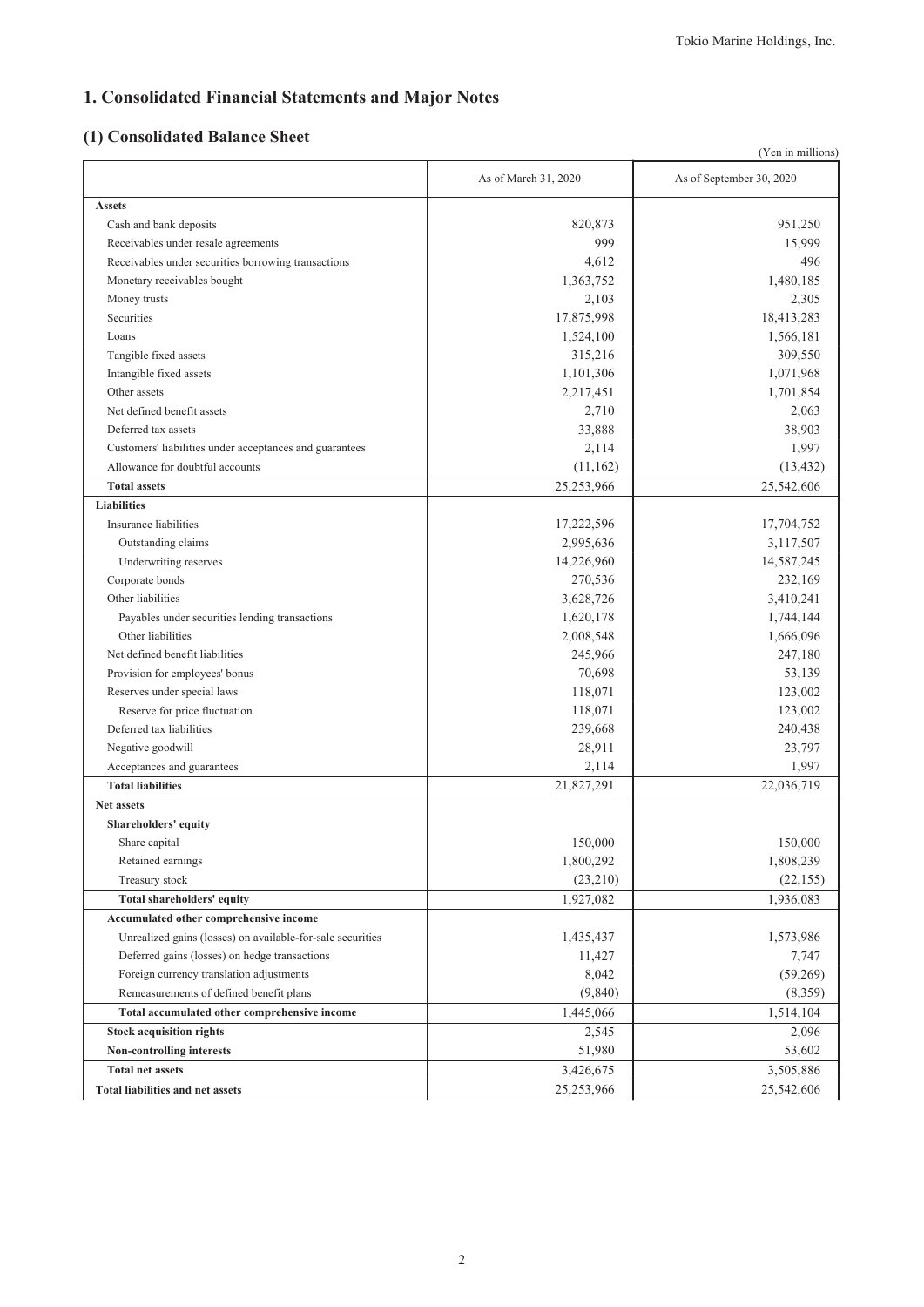# **(2) Consolidated Statement of Income and Consolidated Statement of Comprehensive Income**

### **(Consolidated Statement of Income)**

|                                                   |                                                                                    | (Yen in millions)                                                                  |
|---------------------------------------------------|------------------------------------------------------------------------------------|------------------------------------------------------------------------------------|
|                                                   | Six months ended<br>September 30, 2019<br>(April 1, 2019 to<br>September 30, 2019) | Six months ended<br>September 30, 2020<br>(April 1, 2020 to<br>September 30, 2020) |
| Ordinary income                                   | 2,743,021                                                                          | 2,743,719                                                                          |
| <b>Underwriting income</b>                        | 2,355,144                                                                          | 2,345,267                                                                          |
| Net premiums written                              | 1,807,364                                                                          | 1,809,579                                                                          |
| Deposit premiums from policyholders               | 40,585                                                                             | 43,049                                                                             |
| Investment income on deposit premiums             | 20,579                                                                             | 19,008                                                                             |
| Life insurance premiums                           | 484,944                                                                            | 469,462                                                                            |
| <b>Investment</b> income                          | 329,415                                                                            | 337,542                                                                            |
| Interest and dividends                            | 256,373                                                                            | 242,069                                                                            |
| Gains on money trusts                             | 31                                                                                 | 201                                                                                |
| Gains on trading securities                       | 16,379                                                                             |                                                                                    |
| Gains on sales of securities                      | 71,396                                                                             | 78,736                                                                             |
| Gains on redemption of securities                 | 252                                                                                | 361                                                                                |
| Investment gains on separate accounts             | 3,261                                                                              | 24,755                                                                             |
| Transfer of investment income on deposit premiums | (20, 579)                                                                          | (19,008)                                                                           |
| Other ordinary income                             | 58,461                                                                             | 60,908                                                                             |
| Amortization of negative goodwill                 | 5,114                                                                              | 5,114                                                                              |
| <b>Ordinary expenses</b>                          | 2,595,536                                                                          | 2,634,552                                                                          |
| <b>Underwriting expenses</b>                      | 2,120,690                                                                          | 2,111,330                                                                          |
| Net claims paid                                   | 899,663                                                                            | 898,935                                                                            |
| Loss adjustment expenses                          | 71,869                                                                             | 71,969                                                                             |
| Agency commissions and brokerage                  | 343,860                                                                            | 343,265                                                                            |
| Maturity refunds to policyholders                 | 65,603                                                                             | 69,326                                                                             |
| Dividends to policyholders                        | 16                                                                                 | 3                                                                                  |
| Life insurance claims                             | 222,736                                                                            | 195,022                                                                            |
| Provision for outstanding claims                  | 149,090                                                                            | 173,079                                                                            |
| Provision for underwriting reserves               | 363,765                                                                            | 357,331                                                                            |
| <b>Investment expenses</b>                        | 32,430                                                                             | 69,980                                                                             |
| Losses on trading securities                      |                                                                                    | 6,282                                                                              |
| Losses on sales of securities                     | 5,040                                                                              | 14,530                                                                             |
| Impairment losses on securities                   | 3,733                                                                              | 15,339                                                                             |
| Losses on redemption of securities                | 186                                                                                | 265                                                                                |
| Losses on derivatives                             | 10,064                                                                             | 25,062                                                                             |
| Operating and general administrative expenses     | 429,315                                                                            | 439,825                                                                            |
| Other ordinary expenses                           | 13,099                                                                             | 13,416                                                                             |
| Interest expenses                                 | 9,034                                                                              | 6,822                                                                              |
| Increase in allowance for doubtful accounts       | 469                                                                                | 2,752                                                                              |
| Losses on bad debts                               | 39                                                                                 | 40                                                                                 |
| Equity in losses of affiliates                    | 2,062                                                                              | 1,220                                                                              |
| Ordinary profit                                   | 147,485                                                                            | 109,167                                                                            |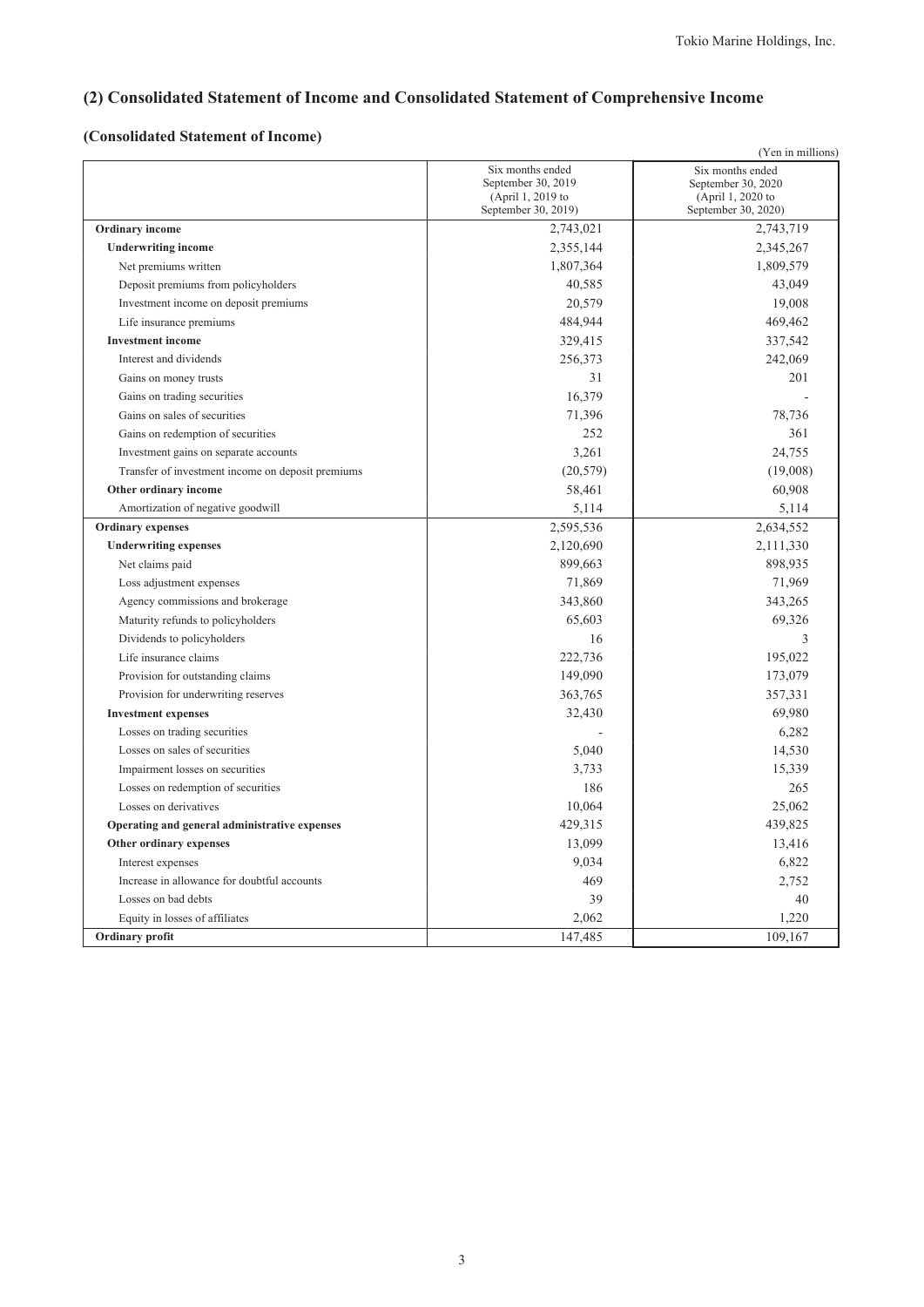|                                                             |                                                                                    | (Yen in millions)                                                                  |
|-------------------------------------------------------------|------------------------------------------------------------------------------------|------------------------------------------------------------------------------------|
|                                                             | Six months ended<br>September 30, 2019<br>(April 1, 2019 to<br>September 30, 2019) | Six months ended<br>September 30, 2020<br>(April 1, 2020 to<br>September 30, 2020) |
| <b>Extraordinary gains</b>                                  | 8,743                                                                              | 317                                                                                |
| Gains on disposal of fixed assets                           | 101                                                                                | 48                                                                                 |
| Gains on step acquisitions                                  | 4,283                                                                              |                                                                                    |
| Gains on sales of shares of subsidiaries and affiliates     | 4,322                                                                              | 255                                                                                |
| Other extraordinary gains                                   | 36                                                                                 | 13                                                                                 |
| <b>Extraordinary losses</b>                                 | 4,412                                                                              | 16,955                                                                             |
| Losses on disposal of fixed assets                          | 528                                                                                | 618                                                                                |
| Impairment losses on fixed assets                           | 112                                                                                | 551                                                                                |
| Provision for reserves under special laws                   | 3,771                                                                              | 4,931                                                                              |
| Provision for reserve for price fluctuation                 | 3,771                                                                              | 4,931                                                                              |
| Other extraordinary losses                                  |                                                                                    | 10,855                                                                             |
| Income before income taxes and non-controlling interests    | 151,816                                                                            | 92,528                                                                             |
| Income taxes - current                                      | 70,435                                                                             | 85,624                                                                             |
| <b>Income taxes - deferred</b>                              | (36, 553)                                                                          | (54, 505)                                                                          |
| <b>Total income taxes</b>                                   | 33,881                                                                             | 31,119                                                                             |
| Net income                                                  | 117,934                                                                            | 61,409                                                                             |
| Net income (loss) attributable to non-controlling interests | 1,323                                                                              | (983)                                                                              |
| Net income attributable to owners of the parent             | 116,611                                                                            | 62,393                                                                             |

### **(Consolidated Statement of Comprehensive Income)**

| requisitionally platement of complements income                                         |                                                                                    |                                                                                    |
|-----------------------------------------------------------------------------------------|------------------------------------------------------------------------------------|------------------------------------------------------------------------------------|
|                                                                                         |                                                                                    | (Yen in millions)                                                                  |
|                                                                                         | Six months ended<br>September 30, 2019<br>(April 1, 2019 to<br>September 30, 2019) | Six months ended<br>September 30, 2020<br>(April 1, 2020 to<br>September 30, 2020) |
| Net income                                                                              | 117,934                                                                            | 61,409                                                                             |
| Other comprehensive income                                                              |                                                                                    |                                                                                    |
| Unrealized gains (losses) on available-for-sale securities                              | 91,644                                                                             | 140,913                                                                            |
| Deferred gains (losses) on hedge transactions                                           | 1,334                                                                              | (3,680)                                                                            |
| Foreign currency translation adjustments                                                | (49, 861)                                                                          | (62, 352)                                                                          |
| Remeasurements of defined benefit plans                                                 | 1,371                                                                              | 1,484                                                                              |
| Share of other comprehensive income of affiliates accounted for<br>by the equity method | (2,422)                                                                            | (8,708)                                                                            |
| Total other comprehensive income                                                        | 42,067                                                                             | 67,657                                                                             |
| <b>Total comprehensive income</b>                                                       | 160,001                                                                            | 129,067                                                                            |
| Comprehensive income attributable to:                                                   |                                                                                    |                                                                                    |
| Owners of the parent                                                                    | 158,637                                                                            | 129,410                                                                            |
| Non-controlling interests                                                               | 1,364                                                                              | (343)                                                                              |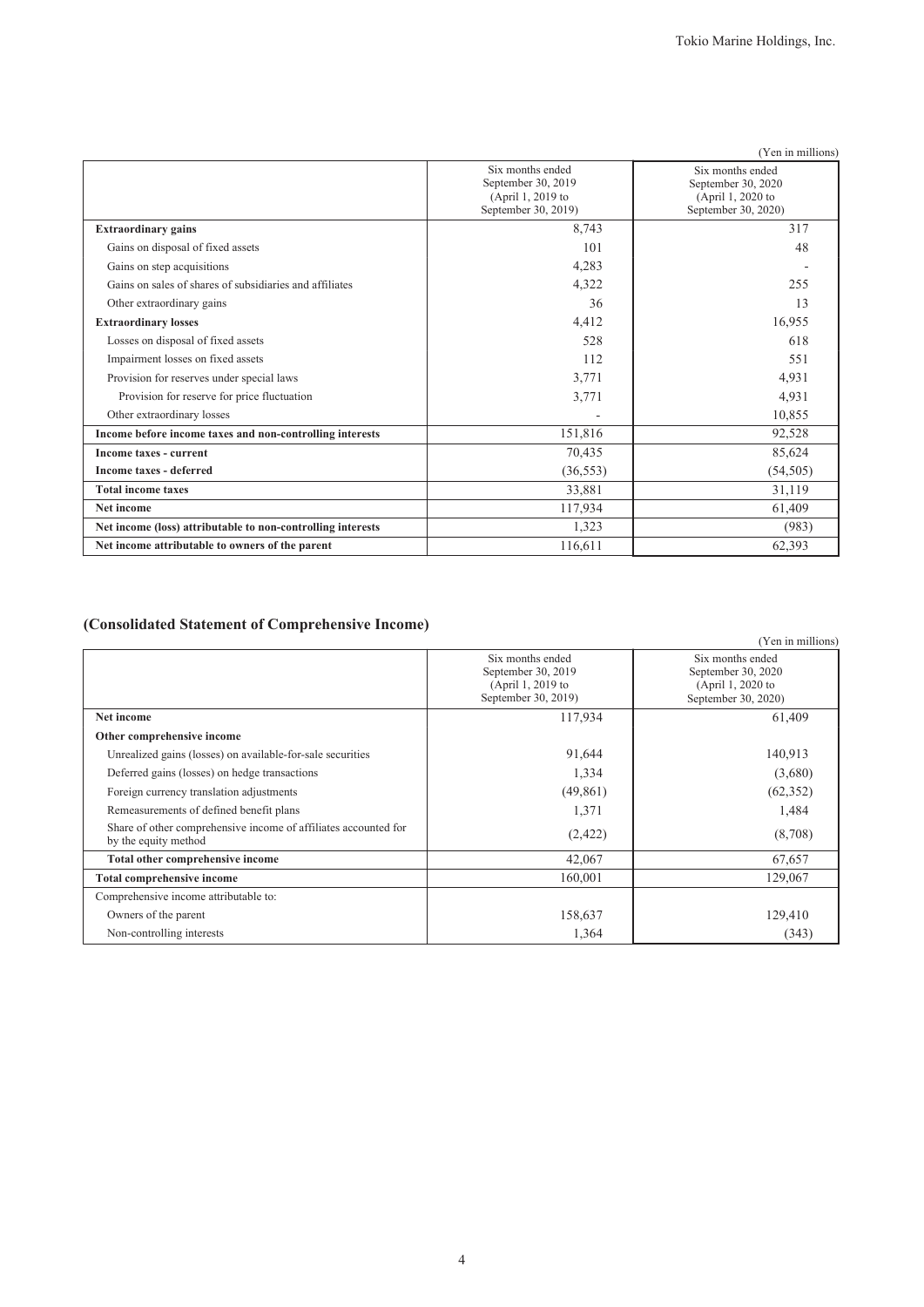# **(3) Consolidated Statement of Changes in Shareholders' Equity**

Six months ended September 30, 2019 (April 1, 2019 to September 30, 2019)

| (Yen in millions)                                                                         |               |                      |                |                                  |  |  |  |
|-------------------------------------------------------------------------------------------|---------------|----------------------|----------------|----------------------------------|--|--|--|
|                                                                                           |               | Shareholders' equity |                |                                  |  |  |  |
|                                                                                           | Share capital | Retained<br>earnings | Treasury stock | Total<br>shareholders'<br>equity |  |  |  |
| Beginning balance                                                                         | 150,000       | 1,742,188            | (18,299)       | 1,873,889                        |  |  |  |
| Cumulative effects of<br>revision in accounting<br>standards for overseas<br>subsidiaries |               | (3,565)              |                | (3,565)                          |  |  |  |
| <b>Restated balance</b>                                                                   | 150,000       | 1,738,622            | (18,299)       | 1,870,323                        |  |  |  |
| Changes during the six months                                                             |               |                      |                |                                  |  |  |  |
| Dividends                                                                                 |               | (63, 590)            |                | (63, 590)                        |  |  |  |
| Net income attributable to<br>owners of the parent                                        |               | 116,611              |                | 116,611                          |  |  |  |
| Purchases of treasury stock                                                               |               |                      | (25,091)       | (25,091)                         |  |  |  |
| Disposal of treasury stock                                                                |               | (322)                | 1,061          | 739                              |  |  |  |
| Changes in the scope of<br>consolidation                                                  |               | 2,272                |                | 2,272                            |  |  |  |
| Changes in equity resulted<br>from increase in capital of<br>consolidated subsidiaries    |               |                      |                |                                  |  |  |  |
| Others                                                                                    |               | (114)                |                | (114)                            |  |  |  |
| Net changes in items other<br>than shareholders' equity                                   |               |                      |                |                                  |  |  |  |
| Total changes during the six<br>months                                                    |               | 54,857               | (24,030)       | 30,827                           |  |  |  |
| Ending balance                                                                            | 150,000       | 1,793,480            | (42, 330)      | 1,901,150                        |  |  |  |

|                                                                                           |                                                                     | Accumulated other comprehensive income              |                                                |                                               |                                |                              |                  |
|-------------------------------------------------------------------------------------------|---------------------------------------------------------------------|-----------------------------------------------------|------------------------------------------------|-----------------------------------------------|--------------------------------|------------------------------|------------------|
|                                                                                           | Unrealized gains<br>(losses) on<br>available-for-sale<br>securities | Deferred gains<br>(losses) on hedge<br>transactions | Foreign currency<br>translation<br>adjustments | Remeasurements<br>of defined<br>benefit plans | Stock<br>acquisition<br>rights | Non-controlling<br>interests | Total net assets |
| Beginning balance                                                                         | 1,676,369                                                           | 9,472                                               | 24,892                                         | (10, 389)                                     | 2,479                          | 27,027                       | 3,603,741        |
| Cumulative effects of<br>revision in accounting<br>standards for overseas<br>subsidiaries | 3,565                                                               |                                                     |                                                |                                               |                                |                              |                  |
| Restated balance                                                                          | 1,679,935                                                           | 9,472                                               | 24,892                                         | (10, 389)                                     | 2,479                          | 27,027                       | 3,603,741        |
| Changes during the six months                                                             |                                                                     |                                                     |                                                |                                               |                                |                              |                  |
| <b>Dividends</b>                                                                          |                                                                     |                                                     |                                                |                                               |                                |                              | (63, 590)        |
| Net income attributable to<br>owners of the parent                                        |                                                                     |                                                     |                                                |                                               |                                |                              | 116,611          |
| Purchases of treasury stock                                                               |                                                                     |                                                     |                                                |                                               |                                |                              | (25,091)         |
| Disposal of treasury stock                                                                |                                                                     |                                                     |                                                |                                               |                                |                              | 739              |
| Changes in the scope of<br>consolidation                                                  |                                                                     |                                                     |                                                |                                               |                                |                              | 2,272            |
| Changes in equity resulted<br>from increase in capital of<br>consolidated subsidiaries    |                                                                     |                                                     |                                                |                                               |                                |                              |                  |
| Others                                                                                    |                                                                     |                                                     |                                                |                                               |                                |                              | (114)            |
| Net changes in items other<br>than shareholders' equity                                   | 91,976                                                              | 1,895                                               | (51, 582)                                      | 1,370                                         | (327)                          | 1,079                        | 44,412           |
| Total changes during the six<br>months                                                    | 91,976                                                              | 1,895                                               | (51, 582)                                      | 1,370                                         | (327)                          | 1,079                        | 75,239           |
| Ending balance                                                                            | 1,771,912                                                           | 11,367                                              | (26,689)                                       | (9,018)                                       | 2,152                          | 28,107                       | 3,678,980        |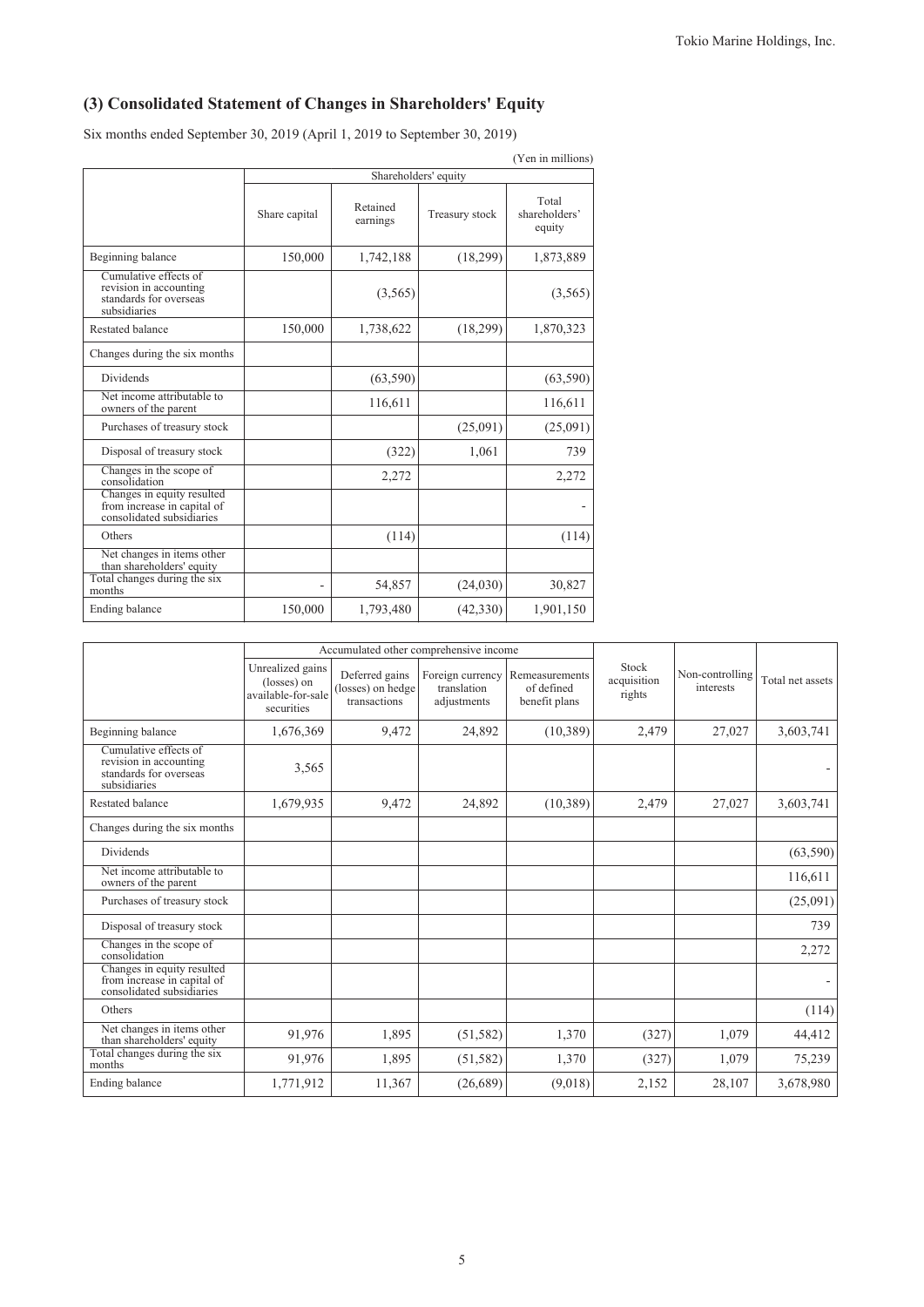|                                                                                           |               |                      |                | (Yen in millions)                |
|-------------------------------------------------------------------------------------------|---------------|----------------------|----------------|----------------------------------|
|                                                                                           |               | Shareholders' equity |                |                                  |
|                                                                                           | Share capital | Retained<br>earnings | Treasury stock | Total<br>shareholders'<br>equity |
| Beginning balance                                                                         | 150,000       | 1,800,292            | (23,210)       | 1,927,082                        |
| Cumulative effects of<br>revision in accounting<br>standards for overseas<br>subsidiaries |               |                      |                |                                  |
| Restated balance                                                                          | 150,000       | 1,800,292            | (23,210)       | 1,927,082                        |
| Changes during the six months                                                             |               |                      |                |                                  |
| <b>Dividends</b>                                                                          |               | (66, 297)            |                | (66, 297)                        |
| Net income attributable to<br>owners of the parent                                        |               | 62,393               |                | 62,393                           |
| Purchases of treasury stock                                                               |               |                      | (22)           | (22)                             |
| Disposal of treasury stock                                                                |               | (292)                | 1,077          | 784                              |
| Changes in the scope of<br>consolidation                                                  |               | 12,257               |                | 12,257                           |
| Changes in equity resulted<br>from increase in capital of<br>consolidated subsidiaries    |               | $\theta$             |                | $\theta$                         |
| Others                                                                                    |               | (113)                |                | (113)                            |
| Net changes in items other<br>than shareholders' equity                                   |               |                      |                |                                  |
| Total changes during the six<br>months                                                    |               | 7,946                | 1,054          | 9,001                            |
| Ending balance                                                                            | 150,000       | 1,808,239            | (22, 155)      | 1,936,083                        |

Six months ended September 30, 2020 (April 1, 2020 to September 30, 2020)

|                                                                                           | Accumulated other comprehensive income                              |                                                     |                                                |                                               |                                |                              |                  |
|-------------------------------------------------------------------------------------------|---------------------------------------------------------------------|-----------------------------------------------------|------------------------------------------------|-----------------------------------------------|--------------------------------|------------------------------|------------------|
|                                                                                           | Unrealized gains<br>(losses) on<br>available-for-sale<br>securities | Deferred gains<br>(losses) on hedge<br>transactions | Foreign currency<br>translation<br>adjustments | Remeasurements<br>of defined<br>benefit plans | Stock<br>acquisition<br>rights | Non-controlling<br>interests | Total net assets |
| Beginning balance                                                                         | 1,435,437                                                           | 11,427                                              | 8,042                                          | (9, 840)                                      | 2,545                          | 51,980                       | 3,426,675        |
| Cumulative effects of<br>revision in accounting<br>standards for overseas<br>subsidiaries |                                                                     |                                                     |                                                |                                               |                                |                              |                  |
| <b>Restated balance</b>                                                                   | 1,435,437                                                           | 11,427                                              | 8,042                                          | (9,840)                                       | 2,545                          | 51,980                       | 3,426,675        |
| Changes during the six months                                                             |                                                                     |                                                     |                                                |                                               |                                |                              |                  |
| <b>Dividends</b>                                                                          |                                                                     |                                                     |                                                |                                               |                                |                              | (66, 297)        |
| Net income attributable to<br>owners of the parent                                        |                                                                     |                                                     |                                                |                                               |                                |                              | 62,393           |
| Purchases of treasury stock                                                               |                                                                     |                                                     |                                                |                                               |                                |                              | (22)             |
| Disposal of treasury stock                                                                |                                                                     |                                                     |                                                |                                               |                                |                              | 784              |
| Changes in the scope of<br>consolidation                                                  |                                                                     |                                                     |                                                |                                               |                                |                              | 12,257           |
| Changes in equity resulted<br>from increase in capital of<br>consolidated subsidiaries    |                                                                     |                                                     |                                                |                                               |                                |                              | $\theta$         |
| Others                                                                                    |                                                                     |                                                     |                                                |                                               |                                |                              | (113)            |
| Net changes in items other<br>than shareholders' equity                                   | 138,549                                                             | (3,680)                                             | (67,311)                                       | 1,480                                         | (449)                          | 1,621                        | 70,210           |
| Total changes during the six<br>months                                                    | 138,549                                                             | (3,680)                                             | (67,311)                                       | 1,480                                         | (449)                          | 1,621                        | 79,211           |
| Ending balance                                                                            | 1,573,986                                                           | 7,747                                               | (59,269)                                       | (8,359)                                       | 2,096                          | 53,602                       | 3,505,886        |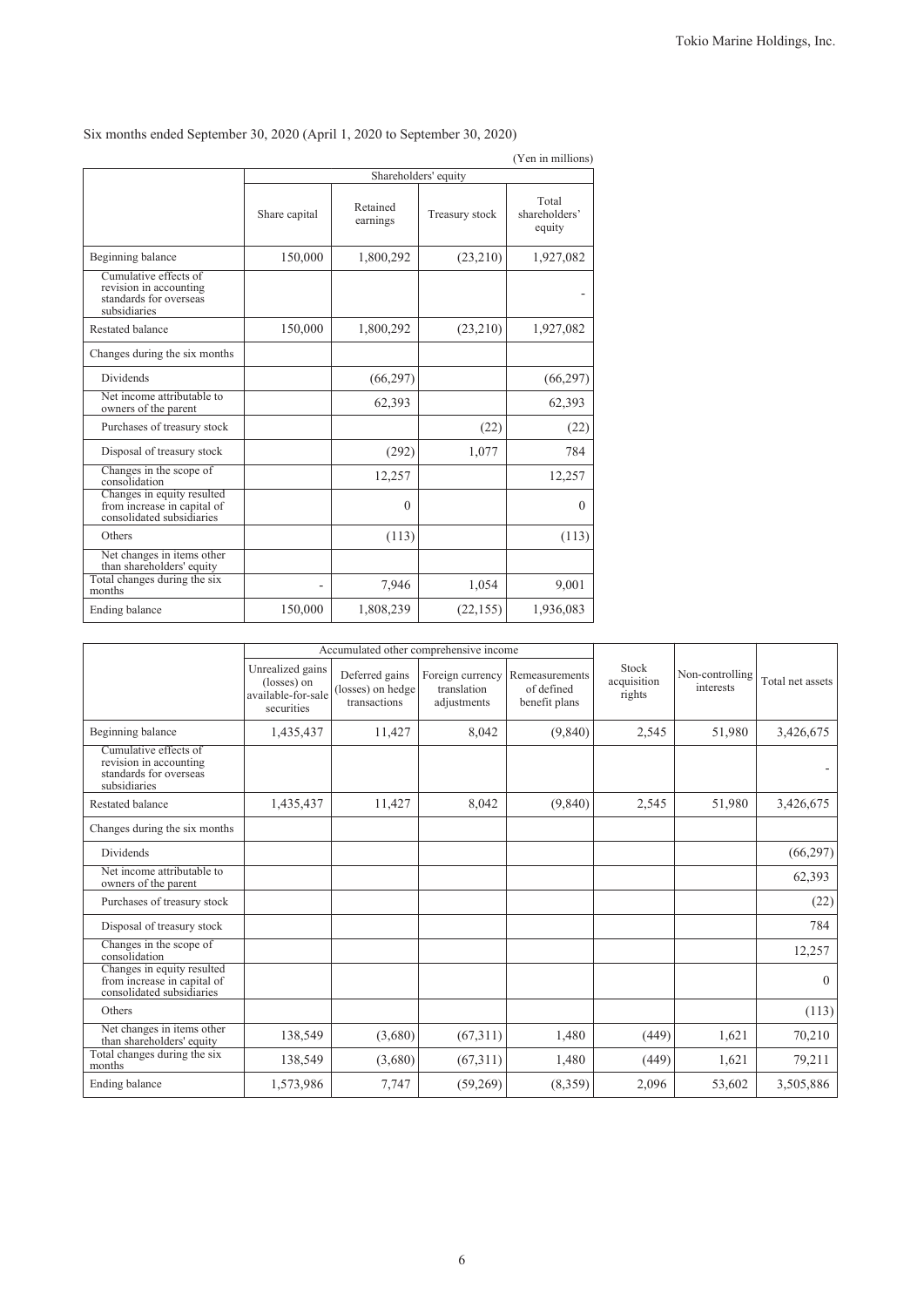# **(4) Notes regarding going concern assumption**

Not applicable.

### **2. Others**

# **(1) Summary of Consolidated Business Results**

|                                                                |                                                                                    |                                                                                    |                        | (Yen in millions) |
|----------------------------------------------------------------|------------------------------------------------------------------------------------|------------------------------------------------------------------------------------|------------------------|-------------------|
|                                                                | Six months ended<br>September 30, 2019<br>(April 1, 2019 to<br>September 30, 2019) | Six months ended<br>September 30, 2020<br>(April 1, 2020 to<br>September 30, 2020) | Increase<br>(Decrease) | Rate of change    |
| Ordinary income and expenses                                   |                                                                                    |                                                                                    |                        | $\%$              |
| <b>Underwriting income</b>                                     | 2,355,144                                                                          | 2,345,267                                                                          | (9,876)                | (0.4)             |
| Net premiums written                                           | 1,807,364                                                                          | 1,809,579                                                                          | 2,214                  | 0.1               |
| Deposit premiums from policyholders                            | 40,585                                                                             | 43,049                                                                             | 2,463                  | 6.1               |
| Life insurance premiums                                        | 484,944                                                                            | 469,462                                                                            | (15, 481)              | (3.2)             |
| <b>Underwriting expenses</b>                                   | 2,120,690                                                                          | 2,111,330                                                                          | (9,360)                | (0.4)             |
| Net claims paid                                                | 899,663                                                                            | 898,935                                                                            | (727)                  | (0.1)             |
| Loss adjustment expenses                                       | 71,869                                                                             | 71,969                                                                             | 100                    | 0.1               |
| Agency commissions and brokerage                               | 343,860                                                                            | 343,265                                                                            | (594)                  | (0.2)             |
| Maturity refunds to policyholders                              | 65,603                                                                             | 69,326                                                                             | 3,723                  | 5.7               |
| Life insurance claims                                          | 222,736                                                                            | 195,022                                                                            | (27, 713)              | (12.4)            |
| Provision for outstanding claims                               | 149,090                                                                            | 173,079                                                                            | 23,989                 | 16.1              |
| Provision for underwriting reserves                            | 363,765                                                                            | 357,331                                                                            | (6, 434)               | (1.8)             |
| <b>Investment</b> income                                       | 329,415                                                                            | 337,542                                                                            | 8,126                  | 2.5               |
| Interest and dividends                                         | 256,373                                                                            | 242,069                                                                            | (14,303)               | (5.6)             |
| Gains on money trusts                                          | 31                                                                                 | 201                                                                                | 170                    | 540.2             |
| Gains on trading securities                                    | 16,379                                                                             |                                                                                    | (16, 379)              | (100.0)           |
| Gains on sales of securities                                   | 71,396                                                                             | 78,736                                                                             | 7,340                  | 10.3              |
| Investment gains on separate accounts                          | 3,261                                                                              | 24,755                                                                             | 21,493                 | 659.0             |
| <b>Investment expenses</b>                                     | 32,430                                                                             | 69,980                                                                             | 37,549                 | 115.8             |
| Losses on trading securities                                   |                                                                                    | 6,282                                                                              | 6,282                  |                   |
| Losses on sales of securities                                  | 5,040                                                                              | 14,530                                                                             | 9,490                  | 188.3             |
| Impairment losses on securities                                | 3,733                                                                              | 15,339                                                                             | 11,605                 | 310.8             |
| Losses on derivatives                                          | 10,064                                                                             | 25,062                                                                             | 14,998                 | 149.0             |
| Operating and general administrative expenses                  | 429,315                                                                            | 439,825                                                                            | 10,509                 | 2.4               |
| Other ordinary income and expenses                             | 45,362                                                                             | 47,492                                                                             | 2,129                  | 4.7               |
| Equity in earnings (losses) of affiliates                      | (2,062)                                                                            | (1,220)                                                                            | 841                    |                   |
| Ordinary profit                                                | 147,485                                                                            | 109,167                                                                            | (38,318)               | (26.0)            |
| <b>Extraordinary gains and losses</b>                          |                                                                                    |                                                                                    |                        |                   |
| <b>Extraordinary gains</b>                                     | 8,743                                                                              | 317                                                                                | (8, 426)               | (96.4)            |
| <b>Extraordinary losses</b>                                    | 4,412                                                                              | 16,955                                                                             | 12,543                 | 284.3             |
| <b>Extraordinary gains (losses)</b>                            | 4,331                                                                              | (16, 638)                                                                          | (20,969)               | (484.2)           |
| Income before income taxes and<br>non-controlling interests    | 151,816                                                                            | 92,528                                                                             | (59, 287)              | (39.1)            |
| Income taxes - current                                         | 70,435                                                                             | 85,624                                                                             | 15,189                 | 21.6              |
| <b>Income taxes - deferred</b>                                 | (36, 553)                                                                          | (54, 505)                                                                          | (17, 951)              |                   |
| <b>Total income taxes</b>                                      | 33,881                                                                             | 31,119                                                                             | (2,762)                | (8.2)             |
| Net income                                                     | 117,934                                                                            | 61,409                                                                             | (56, 525)              | (47.9)            |
| Net income (loss) attributable to non-controlling<br>interests | 1,323                                                                              | (983)                                                                              | (2,307)                | (174.4)           |
| Net income attributable to owners of the parent                | 116,611                                                                            | 62,393                                                                             | (54, 218)              | (46.5)            |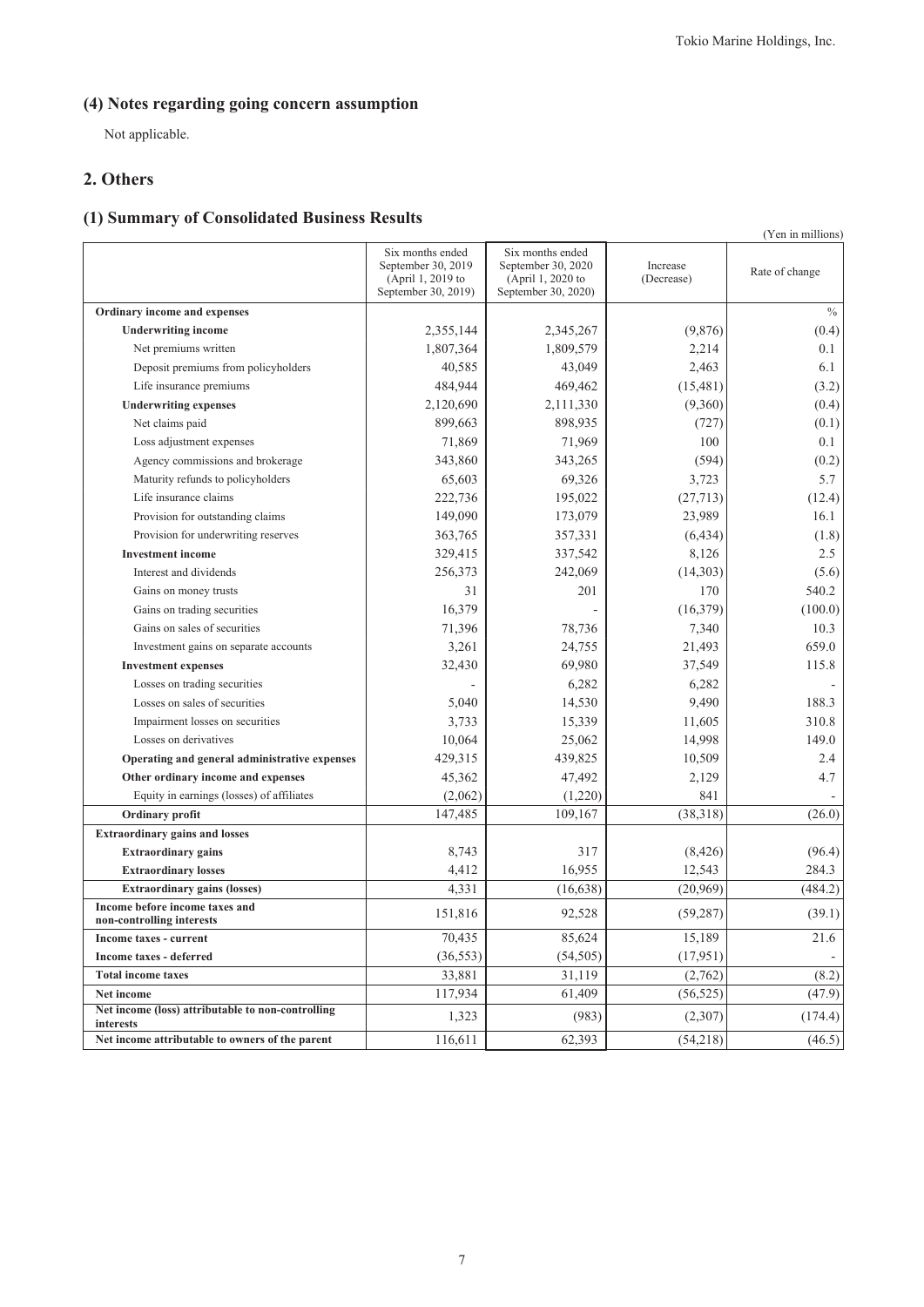### **(2) Premiums written and claims paid by lines of business**

Direct premiums written including deposit premiums from policyholders

|                                     |           |                                                                              |                |                                                                              |                      | (Yen in millions) |  |
|-------------------------------------|-----------|------------------------------------------------------------------------------|----------------|------------------------------------------------------------------------------|----------------------|-------------------|--|
|                                     |           | Six months ended September 30, 2019<br>(April 1, 2019 to September 30, 2019) |                | Six months ended September 30, 2020<br>(April 1, 2020 to September 30, 2020) |                      |                   |  |
|                                     | Amount    | Composition<br>ratio                                                         | Rate of change | Amount                                                                       | Composition<br>ratio | Rate of change    |  |
|                                     |           | $\frac{0}{0}$                                                                | $\frac{0}{0}$  |                                                                              | $\frac{0}{0}$        | $\frac{0}{0}$     |  |
| Fire and allied lines               | 356,818   | 17.5                                                                         | 16.1           | 397,153                                                                      | 19.1                 | 11.3              |  |
| Hull and cargo                      | 70,969    | 3.5                                                                          | 8.4            | 74,730                                                                       | 3.6                  | 5.3               |  |
| Personal accident                   | 161,141   | 7.9                                                                          | (3.0)          | 153,540                                                                      | 7.4                  | (4.7)             |  |
| Voluntary automobile                | 715,541   | 35.1                                                                         | 2.9            | 727,315                                                                      | 35.0                 | 1.6               |  |
| Compulsory automobile liability     | 146,060   | 7.2                                                                          | 6.0            | 115,441                                                                      | 5.6                  | (21.0)            |  |
| Others                              | 585,229   | 28.7                                                                         | 0.5            | 607,683                                                                      | 29.3                 | 3.8               |  |
| Total                               | 2,035,763 | 100.0                                                                        | 4.2            | 2,075,864                                                                    | 100.0                | 2.0               |  |
| Deposit premiums from policyholders | 40,585    | 2.0                                                                          | (12.2)         | 43,049                                                                       | 2.1                  | 6.1               |  |

(Note) Direct premiums written including deposit premiums from policyholders = Gross premiums written - Surrender benefits of direct policies - Other refunds of direct policies (including deposit premiums from policyholders)

#### Net premiums written

|                                 |           |                                                                              |                |                                                                              |                      | (Yen in millions) |  |
|---------------------------------|-----------|------------------------------------------------------------------------------|----------------|------------------------------------------------------------------------------|----------------------|-------------------|--|
|                                 |           | Six months ended September 30, 2019<br>(April 1, 2019 to September 30, 2019) |                | Six months ended September 30, 2020<br>(April 1, 2020 to September 30, 2020) |                      |                   |  |
|                                 | Amount    | Composition<br>ratio                                                         | Rate of change | Amount                                                                       | Composition<br>ratio | Rate of change    |  |
|                                 |           | $\frac{0}{0}$                                                                | $\frac{0}{0}$  |                                                                              | $\frac{0}{0}$        | $\frac{0}{0}$     |  |
| Fire and allied lines           | 278,580   | 15.4                                                                         | (1.1)          | 290,600                                                                      | 16.1                 | 4.3               |  |
| Hull and cargo                  | 59,678    | 3.3                                                                          | 0.2            | 63,423                                                                       | 3.5                  | 6.3               |  |
| Personal accident               | 119,541   | 6.6                                                                          | (2.0)          | 109,856                                                                      | 6.1                  | (8.1)             |  |
| Voluntary automobile            | 716,441   | 39.6                                                                         | 1.2            | 720,481                                                                      | 39.8                 | 0.6               |  |
| Compulsory automobile liability | 152,263   | 8.4                                                                          | 6.0            | 130,740                                                                      | 7.2                  | (14.1)            |  |
| Others                          | 480,858   | 26.6                                                                         | (7.9)          | 494,475                                                                      | 27.3                 | 2.8               |  |
| Total                           | 1,807,364 | 100.0                                                                        | (1.6)          | 1,809,579                                                                    | 100.0                | 0.1               |  |

#### Net claims paid

|                                 |         |                                                                              |                |                                                                              |                      | (Yen in millions) |  |
|---------------------------------|---------|------------------------------------------------------------------------------|----------------|------------------------------------------------------------------------------|----------------------|-------------------|--|
|                                 |         | Six months ended September 30, 2019<br>(April 1, 2019 to September 30, 2019) |                | Six months ended September 30, 2020<br>(April 1, 2020 to September 30, 2020) |                      |                   |  |
|                                 | Amount  | Composition<br>ratio                                                         | Rate of change | Amount                                                                       | Composition<br>ratio | Rate of change    |  |
|                                 |         | $\frac{0}{0}$                                                                | $\frac{0}{0}$  |                                                                              | $\frac{0}{0}$        | $\frac{0}{0}$     |  |
| Fire and allied lines           | 134,010 | 14.9                                                                         | (27.6)         | 156,394                                                                      | 17.4                 | 16.7              |  |
| Hull and cargo                  | 29,213  | 3.2                                                                          | 2.4            | 27,700                                                                       | 3.1                  | (5.2)             |  |
| Personal accident               | 51,932  | 5.8                                                                          | 2.2            | 47,524                                                                       | 5.3                  | (8.5)             |  |
| Voluntary automobile            | 383,034 | 42.6                                                                         | (3.7)          | 355,708                                                                      | 39.6                 | (7.1)             |  |
| Compulsory automobile liability | 101,254 | 11.3                                                                         | (6.5)          | 86,273                                                                       | 9.6                  | (14.8)            |  |
| Others                          | 200,217 | 22.3                                                                         | 2.7            | 225,334                                                                      | 25.1                 | 12.5              |  |
| Total                           | 899,663 | 100.0                                                                        | (6.8)          | 898,935                                                                      | 100.0                | (0.1)             |  |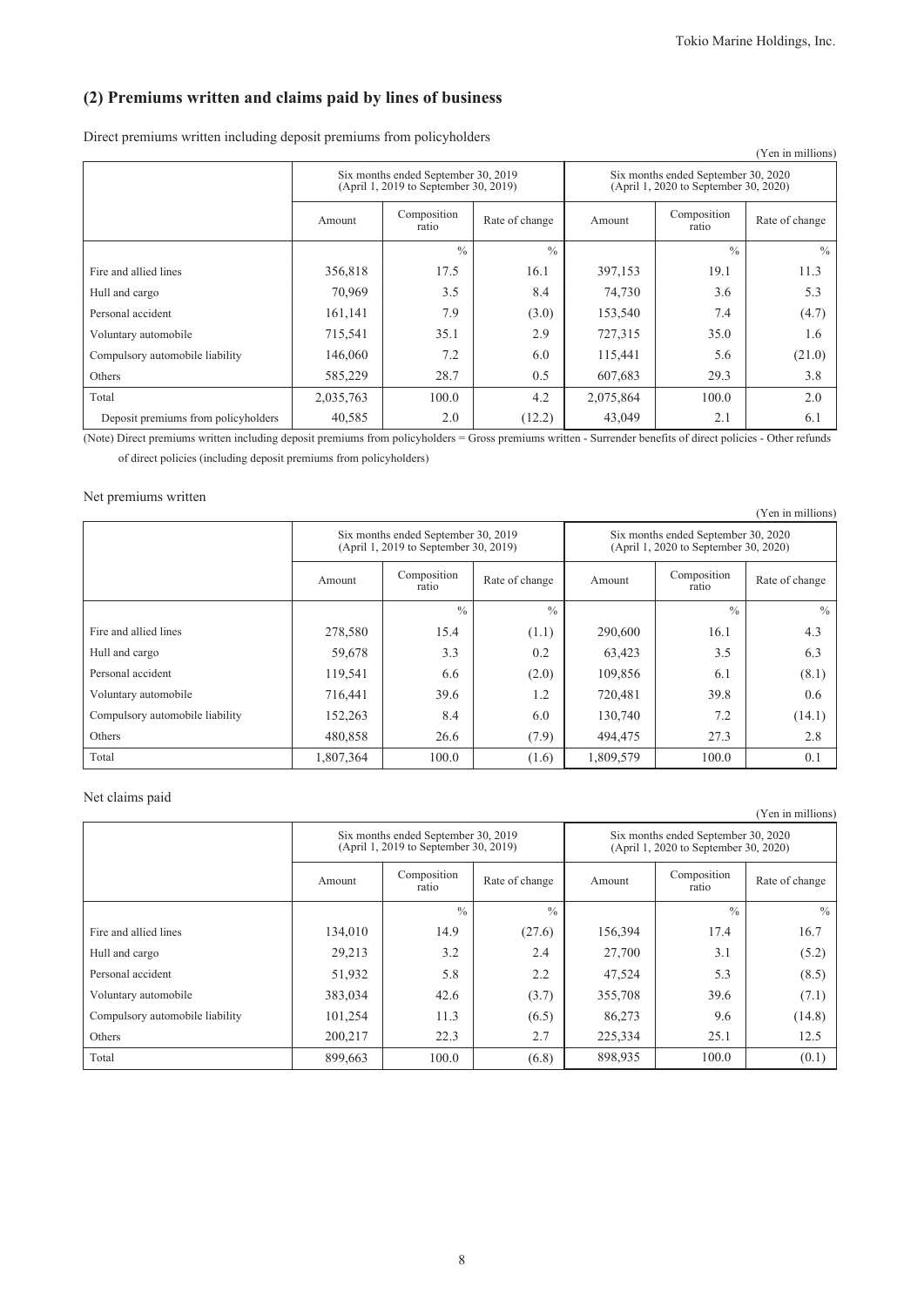(Yen in millions)

### **(3) Securities**

#### 1. Bonds held to maturity

|                       |                          |                                              |                      |                              |                                              |                          | (Yen in millions)                    |
|-----------------------|--------------------------|----------------------------------------------|----------------------|------------------------------|----------------------------------------------|--------------------------|--------------------------------------|
|                       |                          |                                              | As of March 31, 2020 |                              |                                              | As of September 30, 2020 |                                      |
|                       |                          | Carrying amount<br>shown on<br>balance sheet | Fair value           | Unrealized<br>gains (losses) | Carrying amount<br>shown on<br>balance sheet | Fair value               | Unrealized<br>gains (losses) $\vert$ |
| Those with fair value | Domestic debt securities | 4,377,309                                    | 5,291,043            | 913,733                      | 3,969,985                                    | 4,773,874                | 803,889                              |
| exceeding the         | Foreign securities       | 41,434                                       | 45,557               | 4,123                        | 51,588                                       | 56,341                   | 4,753                                |
| carrying amount       | Subtotal                 | 4,418,744                                    | 5,336,600            | 917,856                      | 4,021,573                                    | 4,830,216                | 808,642                              |
| Those with fair value | Domestic debt securities | 673,813                                      | 648,663              | (25, 149)                    | 1,103,372                                    | 1,042,245                | (61, 126)                            |
| not exceeding the     | Foreign securities       | 223                                          | 223                  |                              | 600                                          | 588                      | (11)                                 |
| carrying amount       | Subtotal                 | 674,036                                      | 648,886              | (25, 149)                    | 1,103,972                                    | 1,042,833                | (61, 138)                            |
| Total                 |                          | 5,092,780                                    | 5,985,487            | 892,707                      | 5,125,546                                    | 5,873,050                | 747,503                              |

2. Bonds earmarked for underwriting reserves

|                                        |                          |                                              | As of March 31, 2020 |                              |                                              | As of September 30, 2020 |                              |  |  |
|----------------------------------------|--------------------------|----------------------------------------------|----------------------|------------------------------|----------------------------------------------|--------------------------|------------------------------|--|--|
|                                        |                          | Carrying amount<br>shown on<br>balance sheet | Fair value           | Unrealized<br>gains (losses) | Carrying amount<br>shown on<br>balance sheet | Fair value               | Unrealized<br>gains (losses) |  |  |
| Those with fair value<br>exceeding the | Domestic debt securities | 637,716                                      | 669,633              | 31,916                       | 520,406                                      | 533,661                  | 13,254                       |  |  |
| carrying amount                        | Subtotal                 | 637,716                                      | 669,633              | 31,916                       | 520,406                                      | 533,661                  | 13,254                       |  |  |
| Those with fair value                  | Domestic debt securities | 1,222,098                                    | 1,201,058            | (21,040)                     | 1,654,234                                    | 1,566,712                | (87, 521)                    |  |  |
| not exceeding the<br>carrying amount   | Subtotal                 | 1,222,098                                    | 1,201,058            | (21,040)                     | 1,654,234                                    | 1,566,712                | (87, 521)                    |  |  |
| Total                                  |                          | 1,859,815                                    | 1,870,691            | 10,876                       | 2,174,640                                    | 2,100,373                | (74, 266)                    |  |  |

#### 3. Available-for-sale securities

|                        |                            |                                         |                      |                              |                                         |           | (Yen in millions)            |
|------------------------|----------------------------|-----------------------------------------|----------------------|------------------------------|-----------------------------------------|-----------|------------------------------|
|                        |                            |                                         | As of March 31, 2020 |                              | As of September 30, 2020                |           |                              |
|                        |                            | Fair value<br>shown on<br>balance sheet | Cost                 | Unrealized<br>gains (losses) | Fair value<br>shown on<br>balance sheet | Cost      | Unrealized<br>gains (losses) |
|                        | Domestic debt securities   | 3,186,381                               | 2,769,396            | 416,984                      | 3,202,380                               | 2,826,959 | 375,421                      |
| Those with fair value  | Domestic equity securities | 1,881,839                               | 459,550              | 1,422,288                    | 2,039,623                               | 471,638   | 1,567,984                    |
|                        | Foreign securities         | 3,111,673                               | 2,860,620            | 251,052                      | 3,238,467                               | 2,928,540 | 309,927                      |
| exceeding the cost     | Others (Note 2)            | 570,597                                 | 530,410              | 40,186                       | 508,227                                 | 458,879   | 49,347                       |
|                        | Subtotal                   | 8,750,490                               | 6,619,978            | 2,130,512                    | 8,988,698                               | 6,686,017 | 2,302,681                    |
|                        | Domestic debt securities   | 465,720                                 | 469,360              | (3,639)                      | 427,123                                 | 430,176   | (3,052)                      |
| Those with fair value  | Domestic equity securities | 74,568                                  | 82,976               | (8, 408)                     | 44,104                                  | 52,547    | (8, 443)                     |
|                        | Foreign securities         | 1,395,451                               | 1,475,784            | (80, 332)                    | 1,371,834                               | 1,407,782 | (35,947)                     |
| not exceeding the cost | Others (Note 3)            | 818,409                                 | 833,475              | (15,066)                     | 998,748                                 | 1,055,881 | (57, 133)                    |
|                        | Subtotal                   | 2,754,149                               | 2,861,596            | (107, 447)                   | 2,841,811                               | 2,946,387 | (104, 576)                   |
| Total                  |                            | 11,504,640                              | 9,481,575            | 2,023,065                    | 11,830,509                              | 9,632,405 | 2,198,104                    |

(Note) 1. Available-for-sale securities whose fair value cannot be measured reliably are not included in the table above.

2. "Others" includes items as follows:

- Foreign mortgage securities, etc. which are presented as Monetary receivables bought on the consolidated balance sheet As of March 31, 2020: fair value 560,000 million yen, cost 521,958 million yen, unrealized gains 38,041 million yen As of September 30, 2020: fair value 494,444 million yen, cost 447,302 million yen, unrealized gains 47,142 million yen 3. "Others" includes items as follows:

-Negotiable certificates of deposit which are presented as Cash and bank deposits on the consolidated balance sheet As of March 31, 2020: fair value 9,353 million yen, cost 9,353 million yen

As of September 30, 2020: fair value 9,325 million yen, cost 9,325 million yen

- Foreign mortgage securities, etc. which are presented as Monetary receivables bought on the consolidated balance sheet As of March 31, 2020: fair value 802,259 million yen, cost 816,814 million yen, unrealized losses (14,554) million yen As of September 30, 2020: fair value 984,933 million yen, cost 1,041,419 million yen, unrealized losses (56,485) million yen